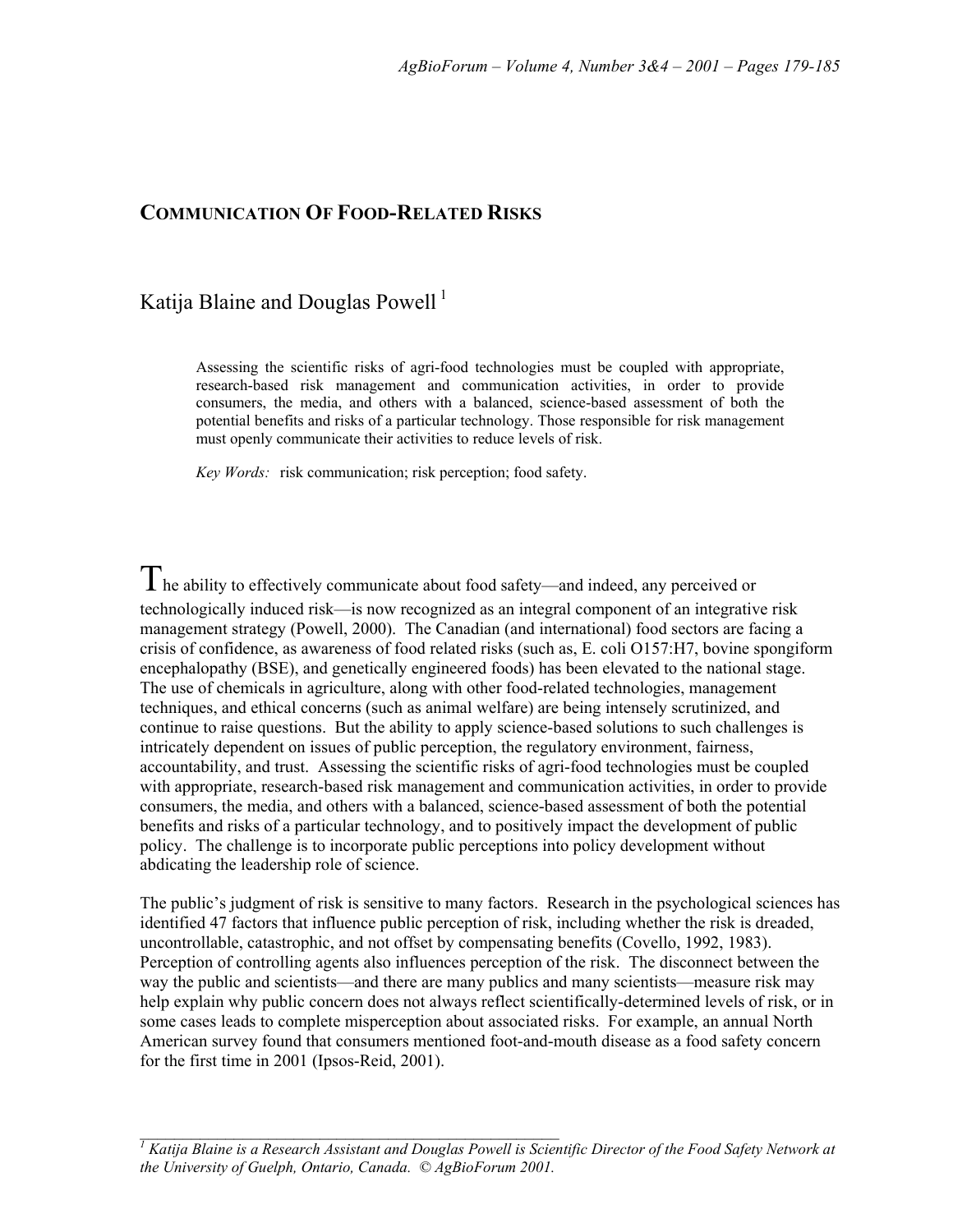# **Risk Communication Of Food Related Risks**

The use of chemical inputs into agricultural food production has a lengthy history. The Chinese used sulfur as a fumigant as early as 1000 BC. In the sixteenth century, arsenic-containing compounds were used as insecticides; by the 1930s, the production of modern synthetic chemicals commenced (Hayes, 1993). With the onset of World War II there was a rapid increase in the production and use of chemical substances such as DDT, which was used for control of malaria-transmitting insects. As a direct result of technical advancements in chemical production during this period, various insecticides, fungicides, and fumigants found their place in agricultural and food production. The desire to increase crop yields to meet escalating demands for food was one of the driving forces behind the use of chemical applications in agriculture in the past and present. As such, the postwar era marked the start of the modern agrochemical industry (Hayes, 1993). Today, rather than externally spraying chemicals to bolster crop production, natural chemicals are genetically engineered into plants. The public discussion of agricultural biotechnology is evolving much like the public discussion of pesticides before—in terms of risk versus benefit, rather than as a richer discussion about maximizing benefit while minimizing risk.

A body of knowledge has been created over the past decade that can assist in the understanding of public perceptions of agricultural biotechnology, how the media translates this information, and how government, industry, and other organizations can better relate risk information over a wide range of disciplines. Risk communication—the science of understanding scientific and technological risk and how it is communicated within a sociopolitical structure—is a relatively new scientific endeavor. Several collections, guides, and reviews of risk communication have been published over the past 15 years (Covello, Sandman, & Slovic, 1988; Covello, von Winterfeldt, & Slovic, 1986; Hance, Chess, & Sandman, 1988; Leiss, 1989; Lundgren, 1994; Morgan, 1993; Morgan, *et al.*, 1992; Powell, 2000; Powell & Leiss, 1997; US National Research Council, 1989).

Soby, Simpson, and Ives (1993), in a review of risk communication research and its applicability for managing food-related risks, developed the concept of the risk management cycle. In this model, public and other stakeholder concerns are actively sought at each stage of the management process assessment. This integrative approach to risk analysis was endorsed by the United States Presidential/Congressional Commission on Risk Assessment and Risk Management (1997), which developed a framework to help all types of risk managers of the public stages:

- Define the problem and put it in context;
- Analyze the risks associated with the problem in context;
- Examine options for addressing the risks;
- Make decisions about which options to implement;
- Take actions to implement the decisions;
- Conduct an evaluation of the action's results.

Fundamental to this approach is the use of risk communication to engage stakeholders throughout the process. According to a US National Research Council committee on risk perception and communication (1989, p. 2), risk communication is now defined as "an interactive process of exchange of information and opinion among individuals, groups and institutions. It involves multiple messages about the nature of risk and other messages, not strictly about risk, that express concerns, opinions, or reactions to risk messages or to legal and institutional arrangements for risk management." In essence, risk communication must be treated as a reciprocal process rather than a process where those with a vested interest in a message develop more effective techniques to sell their side of the story. The current state of risk management and communication research suggests that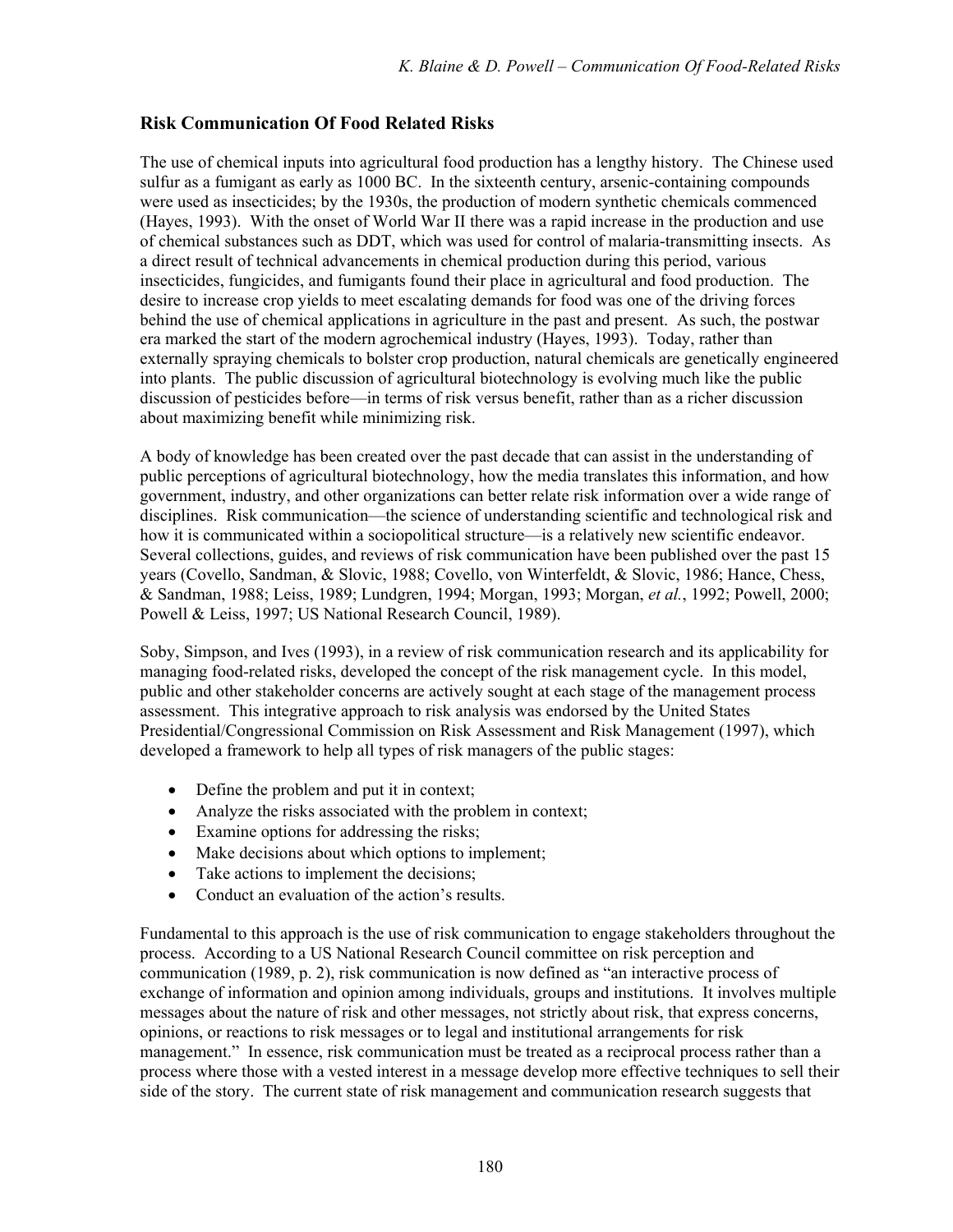those responsible for food safety risk management must be seen to be reducing, mitigating, or minimizing a particular risk. Those responsible must be able to communicate their efforts effectively, and they must be able to prove that they are actually reducing levels of risk. The current climate of distrust in regulatory agencies and industry, particularly in Europe (less so in the United States), makes communicating about risks not only more challenging, but also much more important. In the absence of credible, honest messages about the nature of a food-related risk, a vacuum will develop.

#### Agricultural Biotechnology

This has been seen, to a large extent, with the discussions surrounding agricultural biotechnology. Society as well as nature abhors a vacuum; it is therefore filled from other sources. In the absence of credible messages on the nature of the risks of biotechnology and the efforts taken by regulators to reduce these risks, opponents of genetic engineering have filled the void with their own memorable messages (e.g., the fish gene in tomatoes; Greenpeace, 2001).

Media coverage of genetically engineered food (and biotechnology in general) has often been polarized: safety versus risk; science moving forward versus science out of control; competitiveness versus safety (Powell  $& Leiss$ , 1997). Films and novels have a long history of feeding the public an image of science out of control. When this is coupled with Western society's tendency to attach unrealistic expectations to technology, an ideal environment for public apprehension is created. Until 1994, when rBST and other products of agrobiotechnology begin to appear in the US, many reports raised the specter of science out of control, as best exemplified in the 1993 movie Jurassic Park, where recombinant DNA technology replaced nuclear energy as the latest science to fail society. Stories such as: "Research Skewed: Bioengineered Food Serves Corporate, Not Public, Needs" (Dubey, 1993); "Science Is Playing With Our Food" (Murray, 1993); "Invasion Of The Mutant Tomatoes" (Powell, 1992); and "Genetics Expert Fears Mutant Monsters" (1993); provided ample fodder for editorial cartoonists, who almost invariably drew upon the Frankenstein ("Frankenfood") metaphor.

Media analysis is a tool used to help understand the formation of public opinion—to look at what people are saying and what they are being told. Previous research has demonstrated that North American consumers receive much of their science information from media (Powell & Griffiths, 1994; Consumersí Association of Canada, 1990; Nelkin, 1987). This reliance on the media helps to define the public's sense of reality (Nelkin, 1987) and their perceptions of risks or benefits. Media not only reflect public perceptions of an issue (journalists, at least in theory, cannot make up newsworthy stories, but rely instead on sources and interviews), but also shape public perceptions by telling society what to think about. As such, the way in which the media portrays issues surrounding agricultural biotechnology and food safety can have an effect on consumer perception. How this translates into consumer behavior is less clear and more controversial. Nevertheless, it is generally agreed that the effect media messages will have depends on the social and cultural context in which they are received.

Most worrisome is that the public discussion of agricultural biotechnology seems to be following the path laid out by the widespread adoption of agricultural chemicals following WWII, with proponents urging better education and critics deriding the value of high-yield agricultural production. Discussions focus on risk versus benefit, instead of a more mature public discussion of maximizing benefit and minimizing risk.

In response to public risk controversies (such as agricultural biotechnology), many politicians, company executives, and academics urge citizens to become better educated in matters scientific, to therefore overcome public fear as a barrier to "progress." This rhetorical strategy has been advocated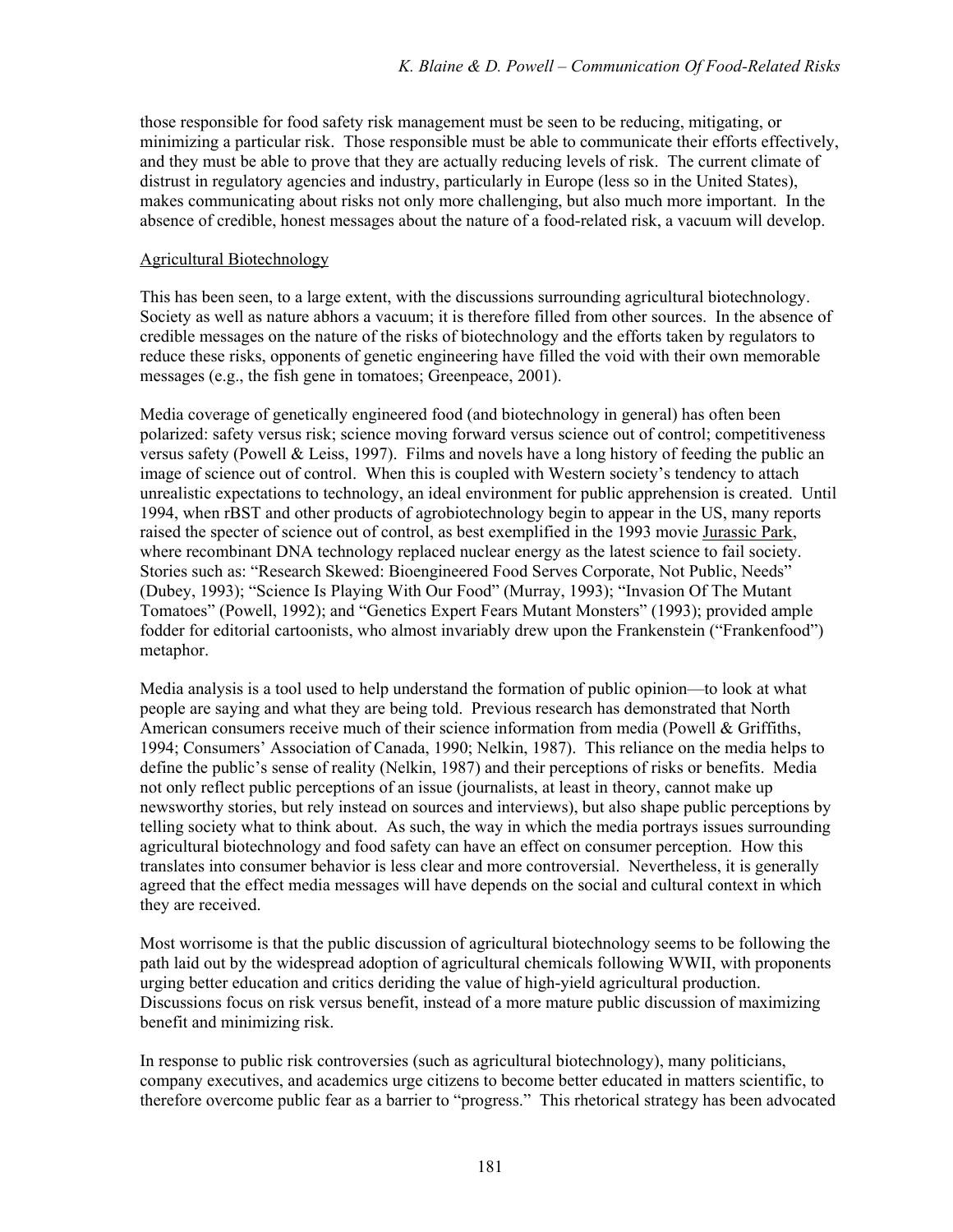by technology promoters in discussions of technological risk for the past 200 years. More recently, promoters of agricultural chemicals in the 1960s and nuclear energy in the 1970s have embraced the public education model. It has failed. Today, the notion of public education is the basis of dozens of communications strategies forwarded by government, industry, and scientific societies, in the absence of any compelling data suggesting that such educational efforts are successful.

Surveys repeatedly show that while those who are more aware about biotechnology thought biotechnology would offer more benefits, these same people also thought biotechnology would offer more danger (Angus Reid Group Inc., 1999; Environics, 2000; Frewer, Howard, & Shepherd, 1995; Hoban, 1997). The notion that enhanced education would automatically increase acceptance of biotechnology is not borne out by these results. An alternative suggestion is that those with more education may be better able to critically assess both risks and benefits of a new technology like biotechnology. In a democracy, voters routinely make decisions about policies about which they have no detailed academic understanding. Consumers will continue to make decisions about biotechnology, whether they are "better educated" or not.

### **An Issue Of Trust**

What is an alternative? Several surveys in North America and the United Kingdom have found that trust in government regulation (and industry), regarding either pesticides (Dittus & Hillers, 1993) or the products of agricultural biotechnology (Frewer, Howard, & Shepherd, 1995), is the strongest predictor for consumer support. People either trust that pesticides and agricultural biotech products are adequately regulated or they do not. Those with low trust have the highest concern about possible risks. Those with high trust perceive greater benefits from both products (Frewer, Howard,  $\&$ Shepherd, 1995). In short, trust in government and industry may be a more important influence on risk perception than the inherent safety or danger of a particular agricultural chemical or biotechnology.

Consumers need information from trusted sources that explains the risks and steps taken to manage these risks, as well as the safety and benefits of the technology. Most trusted sources on food, health, and agricultural issues for Canadians include consumer groups, farmers or producer groups, and notfor-profit organizations (Ipsos-Reid, 2001); Canadian respondents considered activist groups least credible. Other research indicates the high credibility of independent scientists (affiliated with universities or public research institutions, rather than to industry) and health professionals (Earnscliffe Research and Communications, 2001).

Producers must remain vigilant about enforcing good management practices, and communicating about them. Consumers want honest information on the nature of risks. Producer-led risk management programs are an appropriate risk management strategy that demonstrates that producers are aware of consumer concerns about food safety and agricultural biotechnology. Cooperating with the media and communicating early and often about such programs and initiatives can also enhance the perception of trust. In addition, providing continuous updates on the findings and progress of such programs will help show that actions match words (Powell, Bobadilla-Ruiz, *et al.*, in press).

In a trial of consumer acceptance of genetically modified foods that took place on a commercial fruit and vegetable farm near Hillsburgh, Ontario, Canada, genetically engineered *Bacillus thuringiensis* (Bt) sweet corn and Bt potatoes were grown side by side with conventional varieties. Neither the Bt sweet corn nor the Bt potatoes required any insecticides. The corn and potatoes harvested through the trial were segregated and labeled, and direct consumer testing for purchasing preference was conducted. Overall, the Bt sweet corn outsold the regular sweet corn. The final sales numbers were 680 dozen Bt sweet corn sold, compared with 452.5 dozen conventional sweet corn sold. Surveys of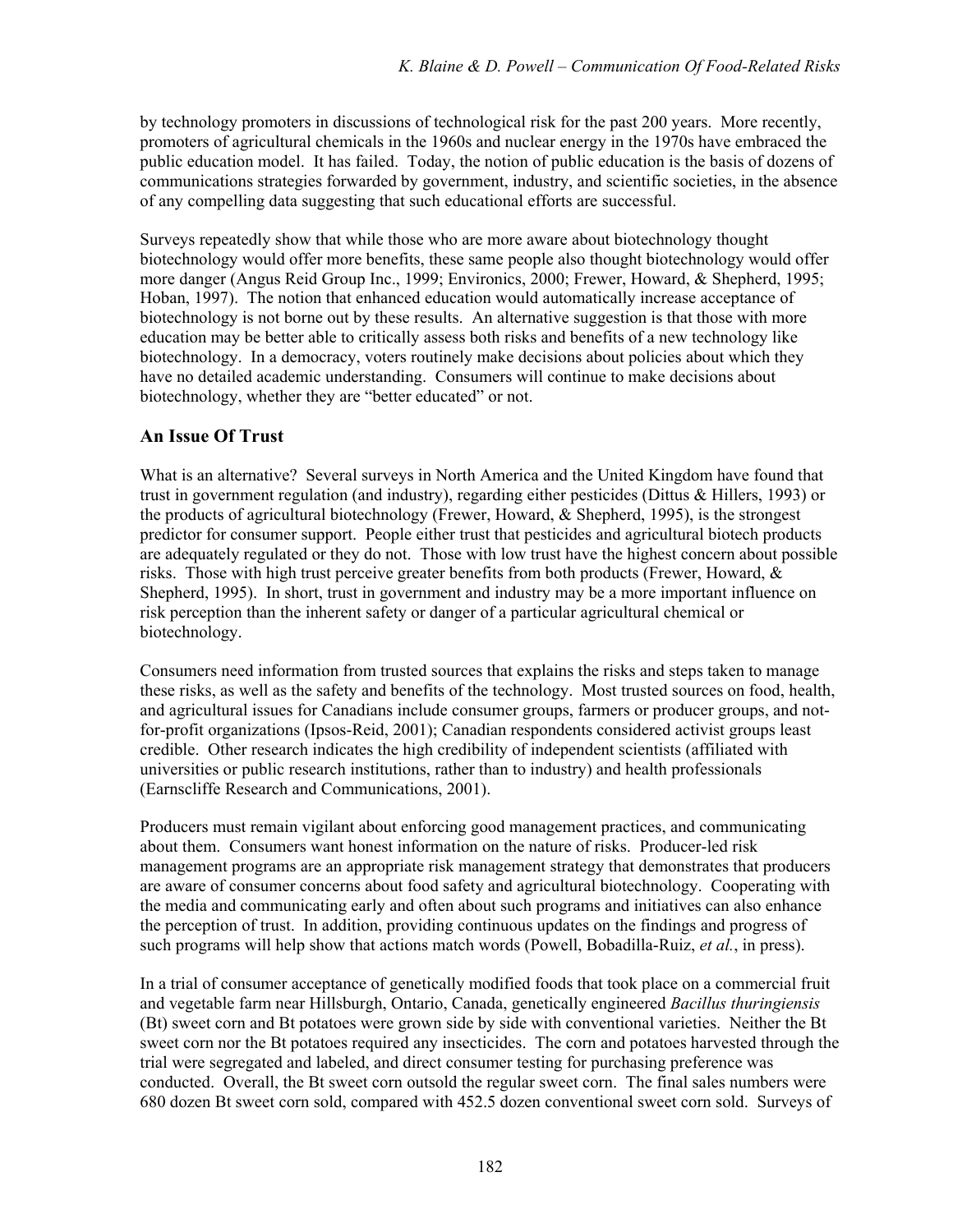consumers who were given the opportunity to buy the Bt corn indicated that reduced pesticide use and improved taste and quality influenced purchasing decisions (Powell, Blaine, *et al.*, in press).

This trial indicates that consumers can handle messages about risk. The corn was clearly labeled as genetically engineered, and background information was provided on what "genetically engineered" meant. The majority of consumers, after reading the information, chose to buy the genetically engineered corn. The point of this project was not to play one risk against another (pesticides versus genetically engineered), but rather to acknowledge the concerns present in society and to openly provide the information that consumers want.

### **References**

- Angus Reid Group Inc. (1999, Nov./Dec.). International awareness and perceptions of genetically modified foods. The Economist/Angus Reid Poll, 1-5.
- Consumers' Association of Canada. (1990). Food safety in Canada. Ottawa: Consumers' Association of Canada.
- Covello, V.T. (1992). Risk communication: An Emerging area of health communication research. In S. Deetz, Communication Yearbook (15th ed., pp. 359-373). Newbury Park: Sage Publications.
- Covello, V.T. (1983). The perception of technological risks: A Literature review. Technological Forecasting Social Change, 23, 285-297.
- Covello, V.T., Sandman, P., and Slovic P. (1988). Risk communication, risk statistics and risk comparisons: A Manual for plant managers. Washington, DC: Chemical Manufacturers Association.
- Covello, V.T., von Winterfeldt, D., and Slovic, P. (1986). Risk communication: A Review of the literature. Risk Abstracts, 3, 171-182.
- Dittus, K.L. and Hillers, V.N. (1993). Consumer trust and behavior related to pesticides. Food Technology, 477, 87-89.
- Dubey, A. (1993, May 29). Research skewed. Kitchener-Waterloo Record, p. A7.
- Earnscliffe Research and Communications. (2001). Presentation to the CFIA consultation on plant molecular farming. Ottawa, Canada. November 1.
- Environics. (2000, July). Risk/benefit perceptions of biotechnology products (Final Report Pn4593). Prepared for Health Canada.
- Frewer, L., Howard, C., and Shepherd, R. (1995). Genetic engineering and food: What determines consumer acceptance? British Food Journal, 97, 31-36.

Genetics expert fears mutant monsters. (1993, March 24). Kitchener-Waterloo Record, p. A3.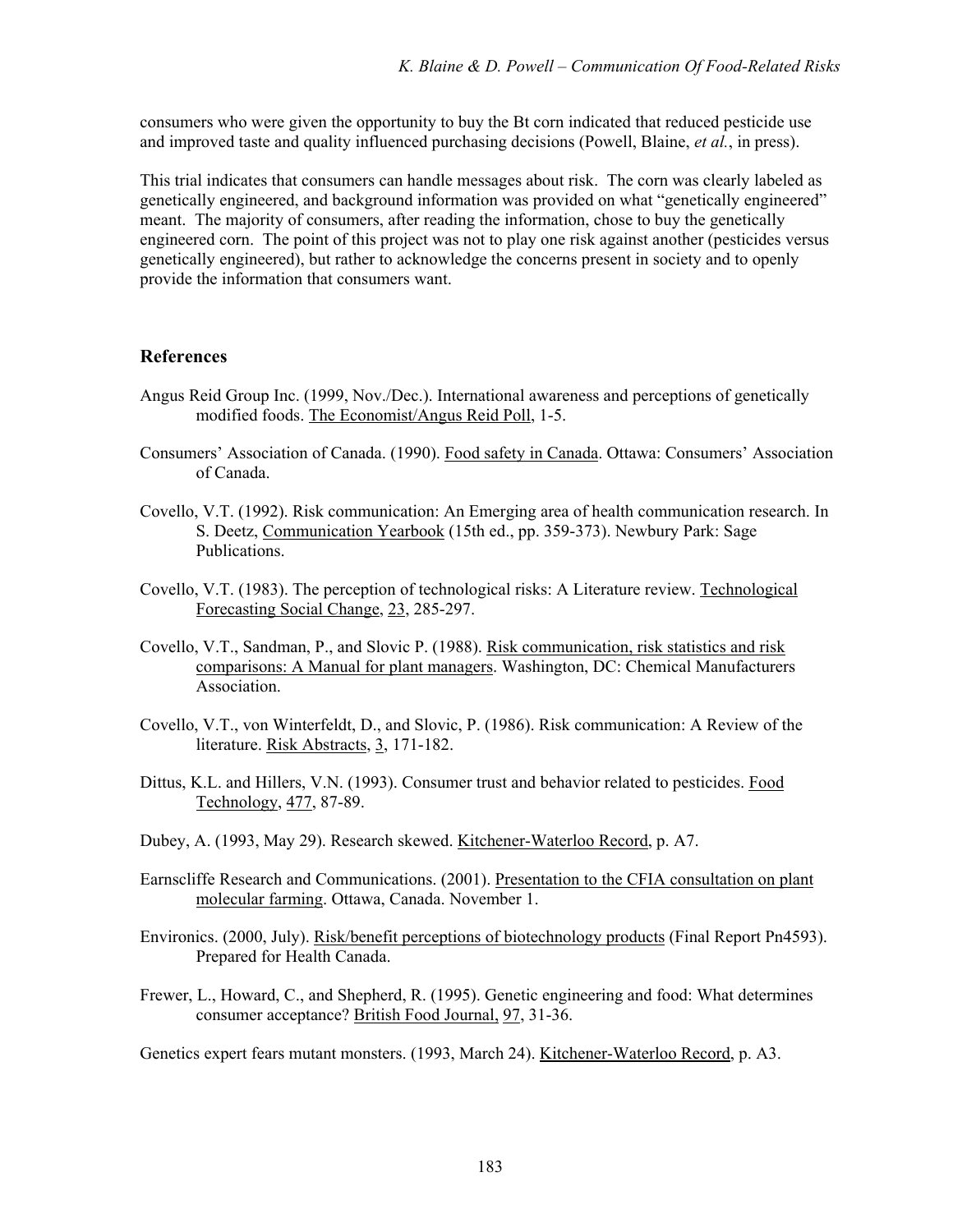- Greenpeace. (2001). Fishtomato.com. Available on the World Wide Web: http://www.fishtomato.com/.
- Hance, B.J., Chess, C., and Sandman, P.M. (1988). Improving dialogue with communities: A Risk communication manual for government. New Brunswick, NJ: Rutgers University Environmental Communication Research Program.
- Hayes, W.J. (1993). Pesticides studied in man. Baltimore: Williams & Wilkins.
- Hoban, T.J. (1997). Consumer acceptance of biotechnology: An International perspective. Nature Biotechnology, 15, 232-234.
- Ipsos-Reid. (2001, March). New thoughts for food: Consumer perceptions and attitudes toward foods (Final Report). Wave 1, Winnipeg, Manitoba.
- Leiss, W. (1989). Prospects and problems in risk communication. Waterloo, Ontario: University of Waterloo Press.
- Lundgren, R. (1994). Risk comunication: A Handbook for communicating environmental, safety and health risks. Battelle Press: Columbus, Ohio.
- Morgan, M.G. (1993, July). Risk analysis and management. Scientific American, 32-41.
- Morgan, G.M., Fischhoff, B., Bostrom, A., Lave, L., and Atman, C.J. (1992). Communicating risk to the public. Environmental Science & Technology, 26, 2048-2056.
- Murray, M. (1993, May 11). How to build a better potato chip. Toronto Star, p. A1.
- Nelkin, D. (1987). Selling science: How the press covers science and technology. New York: W.H. Freeman and Company.
- Powell, D.A. (2000). Food safety and the consumer—perils of poor risk communication. Canadian Journal of Animal Science, 80(3), 393-404.
- Powell, D.A. (1992, September 12). Invasion of the mutant tomatoes. Globe and Mail, p. D8.
- Powell, D.A., Blaine, K., Morris, S., and Wilson, J. (2002). A comparative analysis of the agronomic, economic and consumer considerations regarding genetically engineered Bt and conventional sweet corn and table potatoes on a commercial fruit and vegetable farm in Ontario, Canada. Manuscript submitted for publication.
- Powell, D.A., Bobadilla-Ruiz, M., Whitfield, A., Griffiths, M.W., and Luedtke, A. (in press). Development, implementation and analysis of an on-farm food safety program for the production of greenhouse vegetables. Journal of Food Protection.
- Powell, D.A. and Griffiths, M.W. (1994, June). Public perceptions of agricultural biotechnology in Canada. Paper presented at annual meeting of the Institute of Food Technologists, Atlanta, GA.
- Powell, D.A. and Leiss, W. (1997). Mad cows and mother's milk: The Perils of poor risk communication. McGill-Queen's University Press.